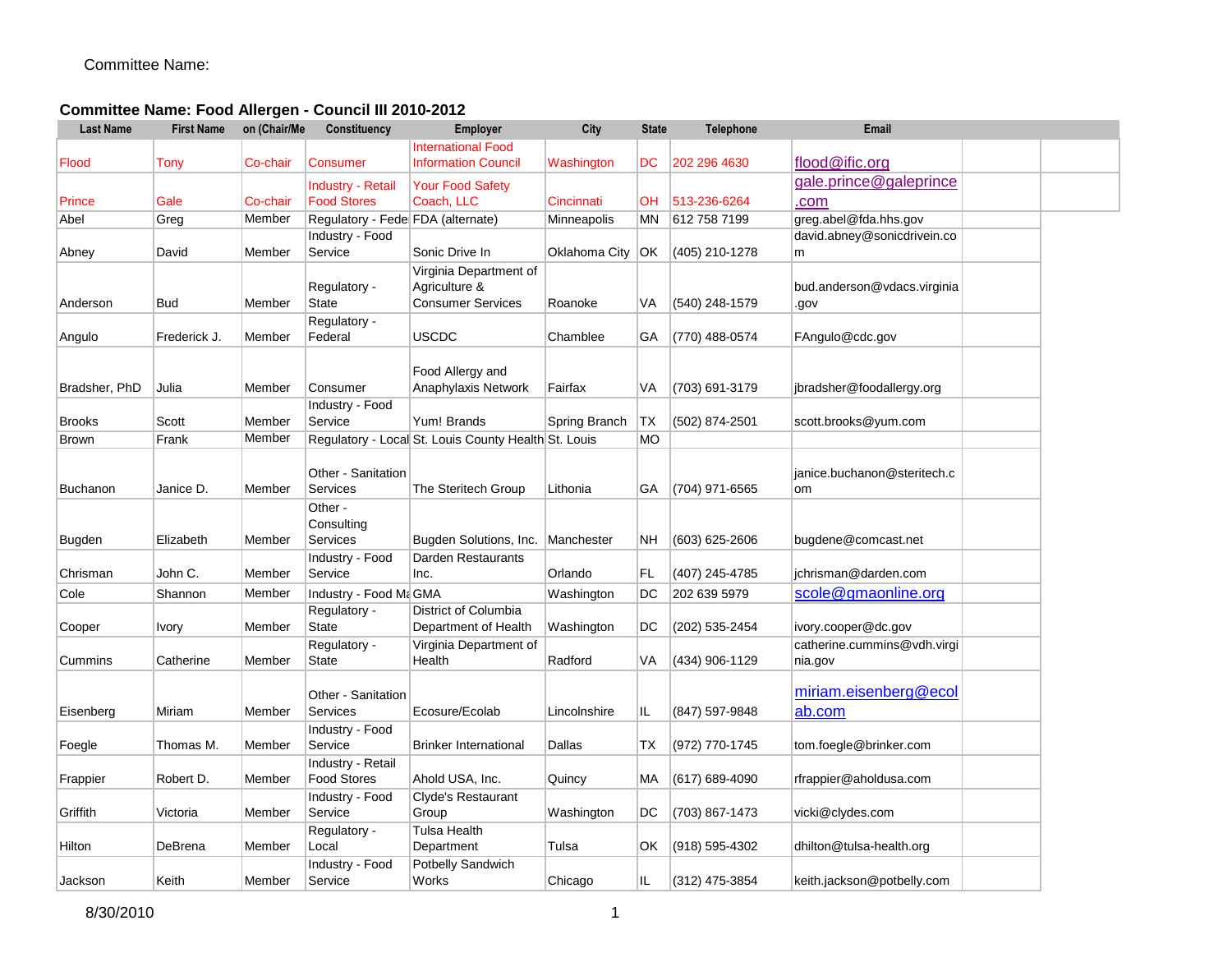|             |               |        | Industry - Food        | <b>Starbucks Coffee</b>      |                  |           |                  |                              |  |
|-------------|---------------|--------|------------------------|------------------------------|------------------|-----------|------------------|------------------------------|--|
| Kennedy     | Terrence      | Member | Service                | Company                      | Manchester       | MA        | (617) 784-2884   | tkennedy@starbucks.com       |  |
| Kohl        | Larry         | Member | Other -<br>Association | Food Marketing<br>Institute  | Arlington        | VA        | (202) 220-0659   | lkohl@fmi.org                |  |
|             |               |        | Industry - Retail      | Supervalu - ACME             |                  |           |                  |                              |  |
| Martin      | Charles       | Member | <b>Food Stores</b>     | Markets                      | Malvern          | PA        | (610) 889-4104   | chuck.martin@supervalu.com   |  |
|             |               |        | Other -                | <b>ASI Food Safety</b>       |                  |           |                  |                              |  |
| McCullough  | Ernie         | Member | Consultant             | Consultants                  | Cumming          | GА        | (314) 629-3047   | emccullough@asifood.com      |  |
|             |               |        |                        |                              |                  |           |                  |                              |  |
|             |               |        | Other - Sanitation     |                              |                  |           |                  | gina.mcdowell@ecolab.        |  |
| McDowell    | Gina          | Member | Services               | Ecolab                       | Greensboro       | <b>NC</b> | (336) 931-2171   | com                          |  |
|             |               |        | Industry - Retail      |                              |                  |           |                  |                              |  |
| McGuffey    | Charles E.    | Member | <b>Food Stores</b>     | 7-Eleven, Inc.               | Dallas           | ТX        | (972) 828-6844   | charles.mcguffey@7-11.com    |  |
|             |               |        | Industry - Food        |                              |                  |           |                  | annmarie.mcnamara@jackint    |  |
| McNamara    | Dr. Ann Marie | Member | Service                | Jack in the Box Inc.         | San Diego        | СA        | (858) 571-2171   | hebox.com                    |  |
|             |               |        | Regulatory -           | <b>Fairfax County Health</b> |                  |           |                  | cassandra.mitchell@fairfaxco |  |
| Mitchell    | Cassandra     | Member | Local                  | Department                   | Fairfax          | VA        | (703) 246-8438   | unty.gov                     |  |
|             |               |        | Industry - Food        |                              |                  |           |                  |                              |  |
| Mohyla      | Paulo         | Member | Service                | <b>McDonalds</b>             | Oak Brook        | IL.       | (630) 623-7319   | paulo.mohyla@us.mcd.com      |  |
|             |               |        | Industry - Food        |                              |                  |           |                  |                              |  |
| Moore       | Eric          | Member | Service                | Aramark                      | Philadelphia     | PA        | (215) 409-7343   | moore-eric2@aramark.com      |  |
|             |               |        | Regulatory -           | Kansas Department of         |                  |           |                  |                              |  |
| Moris       | Steven        | Member | State                  | Agriculture                  | Topeka           | KS        | (785) 296-5600   | smoris@kda.ks.us             |  |
|             |               |        |                        | Colorado Department          |                  |           |                  |                              |  |
|             |               |        | Regulatory -           | of Public Health &           |                  |           |                  | michelle.motsinger@state.co. |  |
| Motsinger   | Michelle      | Member | <b>State</b>           | Environment                  | Denver           | CO        | (303) 753-6809   | <b>us</b>                    |  |
|             |               |        | Industry - Retail      |                              |                  |           |                  |                              |  |
| Nicholson   | Gina          | Member | <b>Food Stores</b>     | The Kroger Company           | Westerville      | OН        | (614) 898-3413   | gina.nicholson@kroger.com    |  |
|             |               |        | Industry - Retail      |                              |                  |           |                  |                              |  |
| Ortiz       | Joel          | Member | <b>Food Stores</b>     | <b>Whole Foods Market</b>    | Austin           | ТX        | (512) 542-3007   | joel.ortiz@wholefoods.com    |  |
|             |               |        |                        |                              |                  |           |                  |                              |  |
|             |               |        | Other - Sanitation     |                              |                  |           |                  |                              |  |
| Quintanilla | Ramona        | Member | Services               | Proctor & Gamble             | Cincinnati       | OН        | $(513)$ 983-7210 | quintanilla.r@pg.com         |  |
|             |               |        | Industry - Food        | Walt Disney Parks and        | Lake Buena       |           |                  |                              |  |
| Reid        | Karen         | Member | Service                | <b>Resorts US</b>            | Vista            | FL.       | (407) 397-6602   | karen.reid@disney.com        |  |
|             |               |        | Other -                | National Restaurant          |                  |           |                  |                              |  |
| Roehl       | Daniel        | Member | Association            | Association                  | Washington       | DC        | (202) 331-5928   | droehl@restaurant.org        |  |
|             |               |        | Industry - Retail      | Publix Super Markets,        |                  |           |                  |                              |  |
| Rossow      | Todd          | Member | <b>Food Stores</b>     | Inc.                         | Lakeland         | FL.       | (863) 688-1188   | todd.rossow@publix.com       |  |
|             |               |        |                        |                              |                  |           |                  |                              |  |
|             |               |        | Industry - Food        | International Flight         |                  |           |                  |                              |  |
| Schwarz     | Thomas L.     | Member | Service                | Services Association         | <b>Burke</b>     | VA        | (703) 250-5445   | tls4HACCP@aol.com            |  |
|             |               |        | Industry - Retail      |                              |                  |           |                  |                              |  |
| Tryba       | Casimir M.    | Member | <b>Food Stores</b>     | Big Y Foods, Inc.            | Springfield      | МA        | (413) 504-4450   | tryba@bigy.com               |  |
|             |               |        | Industry - Food        |                              |                  |           |                  |                              |  |
| Turner      | <b>Brian</b>  | Member | Service                | Sodexo                       | Downers Grove IL |           | (630) 810-1144   | brian.turner@sodexho.com     |  |